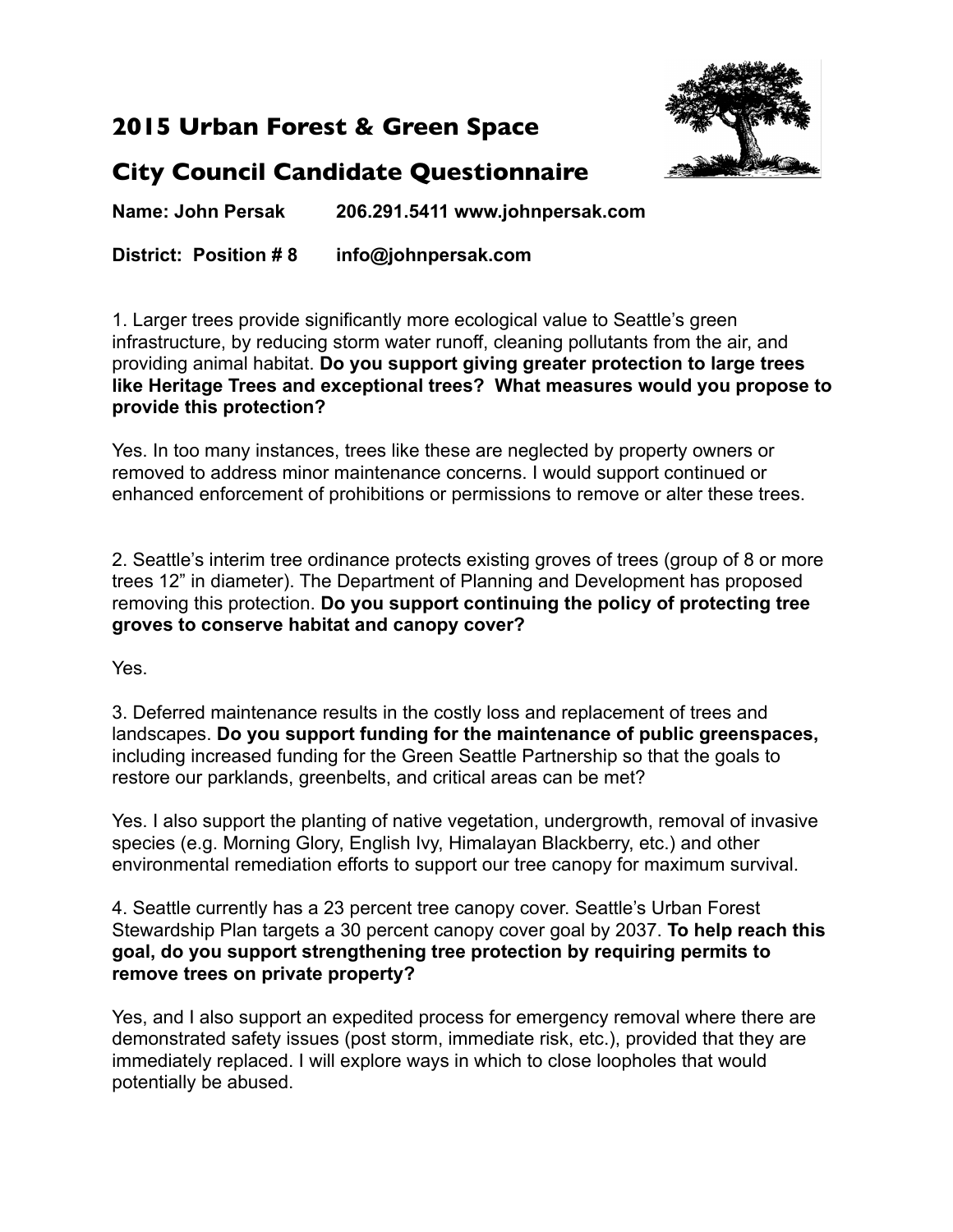5. Seattle is one of the very few urban environments that still boasts an extensive, diverse, and impactful urban fruit tree canopy. Over the last six years, over 80,000 pounds of fruit has been gleaned from public and private property, and donated into the emergency food system. **Do you support funding to continue the maintenance of fruit trees on public land and gleaning of fruit from private property for food banks?**

Yes. Also, new trees for food consumption should not sited in places where they will not be contaminated (in polluted soil areas, near major polluting emission sources, etc.)

6. Seattle is one of the fastest growing cities in the United States. Over the last two years, there has been a 25 percent increase in apartment building, which often involves the destruction of single-family homes that provide open space and trees. In 2014, Seattle reports that it has 5,546 acres of designed parkland plus natural areas. The Trust for Public Lands 2014 report places Seattle's ranking among the 200 largest U.S. cities as 188th -- that's 12th from the bottom. **What do you propose to stop this loss of open space, and to increase open space in the city?**

We need to ensure that up-zoning and other planning decisions take this issue into consideration, especially with the recent emphasis to convert SF zones to multi-family. Green spaces are one of many reasons why there needs to be restraint on blanket upzoning decisions. Also, there is pressure to convert park wild areas to recreation intensive spaces (bike tracks, zip lines, etc.) for private interests and we need to ensure that unmaintained spaces that potentially can add to our healthy urban forest are restored or preserved for public enjoyment and benefit.

7. The Seattle 2035 Comprehensive Plan calls for the addition of 1400 acres of open space by 2035 to accommodate population growth. **What is your opinion of this goal? What ideas do you have to achieve this goal? Do you support this goal and saving current surplus city properties to help meet this goal?**

Our city is already zoned adequately to accommodate urban growth projections and we have already surpassed projections for accommodating this in terms of time and share of growth in King County. There must be a corresponding growth of open space before significant pressures to repurpose these spaces for other uses emerge. Places like the Duwamish Greenbelt, Beacon Hill, and spaces near White Center/Westwood Village are examples of places to set aside for added green space. Larger green spaces need to be added in future planning for urban villages.

8.Currently, the Department of Planning and Development is responsible for drafting the urban forest ordinance. **Do you support the Mayor and City Council appointing a citizens committee to prepare a draft urban forest ordinance instead, such as the Parks Legacy Committee and Parks and Green Spaces Citizens' Advisory Committee?**